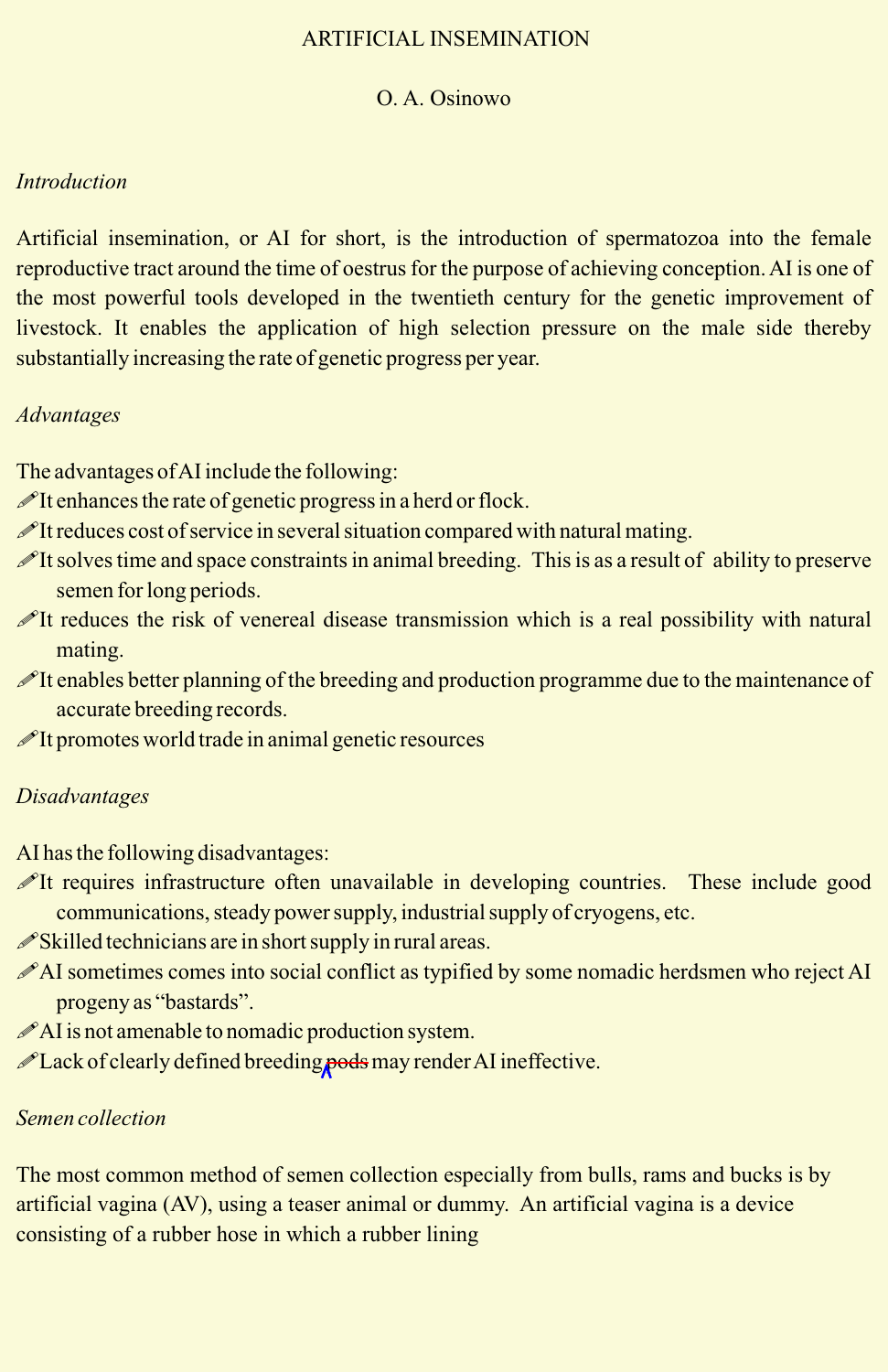is inserted to create an air-tight compartment usually filled with warm water through a valve (Fig 13.1).



Air is blown into the water-filled compartment till the inner thorough surface of the AV closes. The end of the AV through which the penis will be inserted is lubricated with petroleum jelly while the other end is capped with a rubber cone at the end of which a test-tube is filled into which the ejaculated semen drains.

A *teaser* is a female (or sometimes male) animal restrained in a semen collection crate for mounting by the male from which semen is to be collected by AV. As the male animal is led to the teaser, it attempts to mount it but is pushed down at least twice in a procedure known as false mounting. This heightens the male's sexual urge and results in the ejaculation of higher quantity of semen. As the male mounts the teaser for the third time, the protruding penis is deflected into the AV and it ejaculates. A lounging movement by the male signals ejaculation which takes less than 30 seconds in the ram and the bull. The male dismounts and the AV is held upright to allow the semen to drain properly into the test tube.

Semen collection in the boar is by the gloved-hand technique. The technician wears a rubber glove on one hand with which the screw-like end of the boar penis is held firmly after mounting the dummy, to mimic the lockingin in the cervix. A flask holding three large test tubes (250 ml each) is used to receive the ejaculated semen in fractions. The boar semen is released in distinct fractions sequentially as pre-sperm, sperm rich and post-sperm portions. The pre-sperm fraction is a relatively clear sperm-poor fluid comprising of preputial secretion. The sperm-rich fraction is a creamy-white fluid with high concentrations of spermatozoa suspended mainly in vesicular gland **secretions**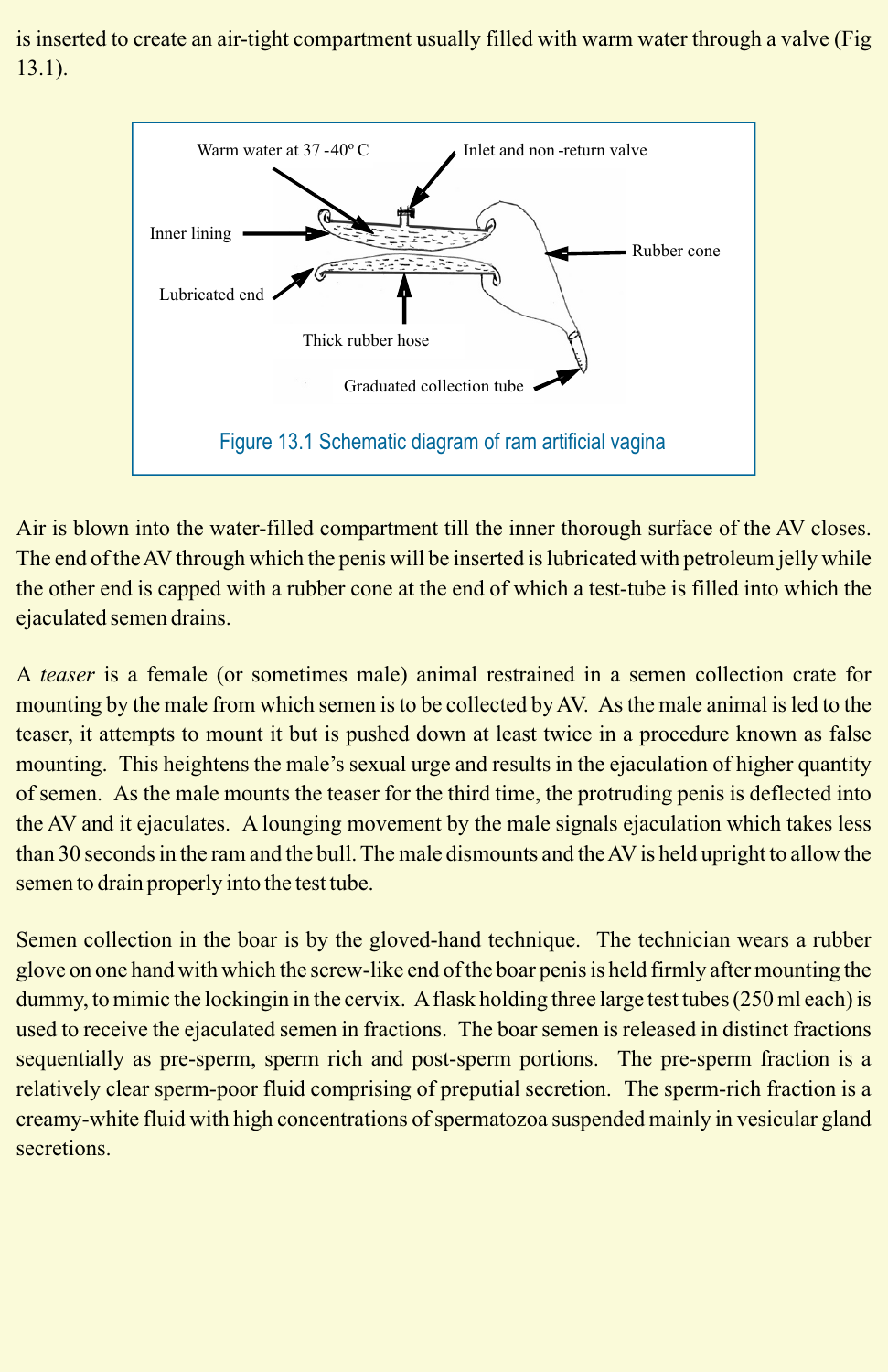The post-sperm fraction is quite voluminous with few spermatozoa but plenty of gelatinous secretions from the bulbo-urethral glands. Ejaculation in the boar lasts from 10 to 30 minutes.

Semen collection is sometimes undertaken using an electro-ejaculator. This is an electrical probe inserted in the male's rectum used to deliver intermittent voltage surges from a battery pack for electrical stimulation of the nerves around the accessory sex glands, leading to involuntary ejaculation. The semen is usually more voluminous and of poorer quality than that collected by AV. The male animal has to be well restrained during electro-ejaculation to contain any violent reaction arising from the electric shocks.

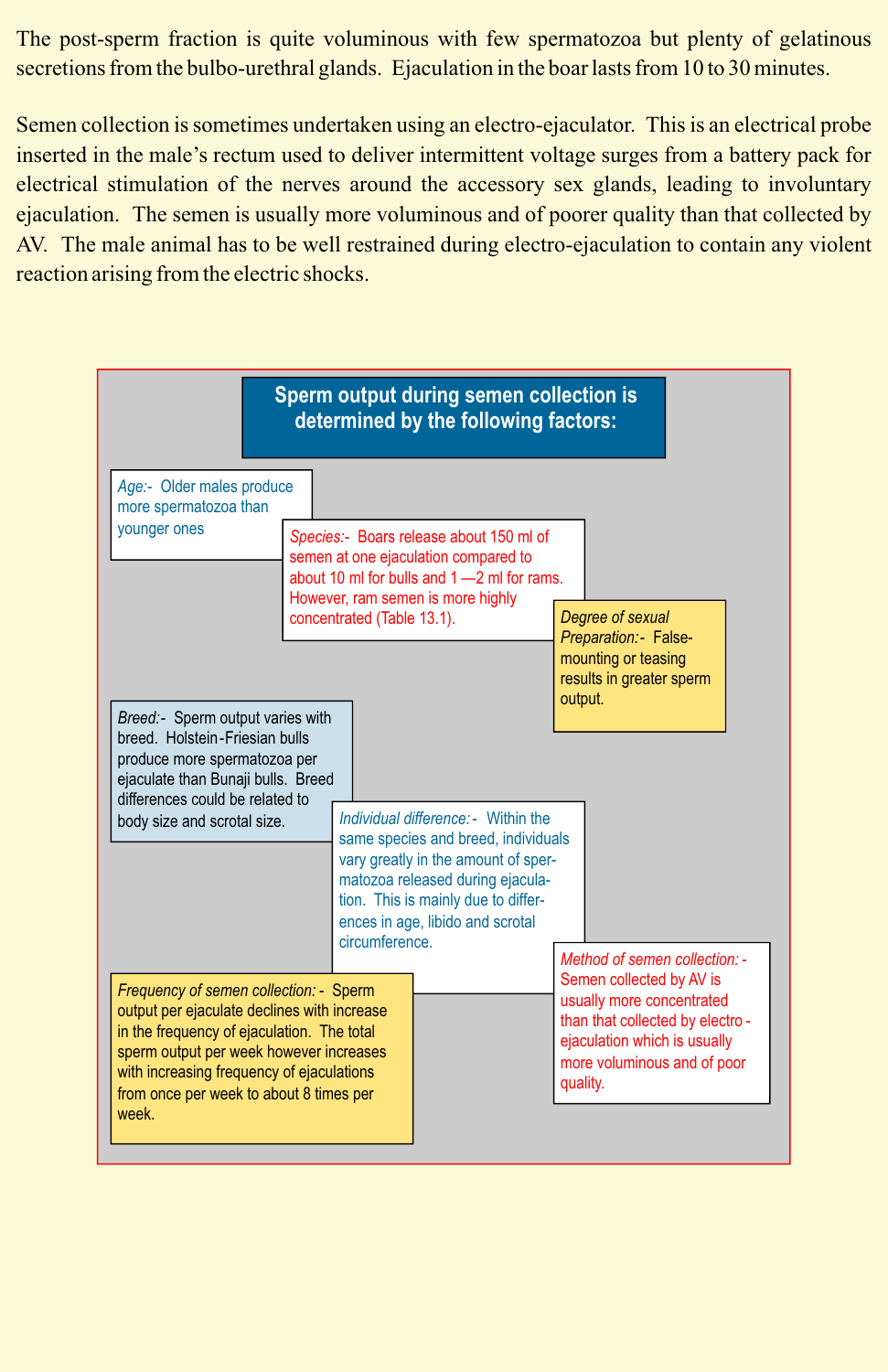## *Semen Evaluation*

Semen to be used for AI has to be evaluated after collection to ascertain its quality. The evaluation starts from the appearance. Good quality semen appears creamy white. Translucent semen indicates low concentration. Presence of blood stains or unusual colour signifies poor quality or contamination. The semen volume is usually determined from the graduation on the collection tube.

Sperm motility is determined under an ordinary light or phase-contrast microscope fitted with a warm stage at x 400 magnification by viewing a drop of semen on a glass slide under cover slip. Semen having sperm motility above 65% can be considered good. For more accurate estimates of percentage of motile spermatozoa and sperm velocity, time-lapse, photomicrography can be used.

Spermatozoa concentration can be determined by haemocytometer counts of diluted semen. It is more common however to take absorbance readings of diluted semen using a spectrophotometer at 600 nm calibrated against haemocytometer counts. The percentage of live spermatozoa can be determined from semen smears stained with eosin-nigrosine stain. Spermatozoa which were presumably alive at the time of staining appear whitish as they do not absorb eosin while dead spermatozoa pick up eosin stain and appear red.

Sperm morphology can be ascertained by phase contrast microscopy at x 1,000 magnification under oil-immersion. Good quality semen would have incidence of sperm abnormalities of below 5%. Occasionally, high levels of sperm abnormalities are encountered which signifies poor quality semen.

| Trait                                        | <b>Bull</b> | Ram         | Boar        |
|----------------------------------------------|-------------|-------------|-------------|
| Volume, ml                                   | $3-10$      | $0.3 - 1.2$ | 150-300     |
| Sperm concentration x $10^{\circ}/\text{ml}$ | $0.6 - 1.2$ | $1.5 - 4.0$ | $0.2 - 0.4$ |
| Motility, %                                  | 60-80       | 60-95       | 50-80       |
| Normal sperm, %                              | 65-95       | 80-95       | $70-90$     |
| pH                                           | 6.9         | 6.9         | 7.5         |

# Table 13.1 Ejaculate characteristics of the bull, ram and boar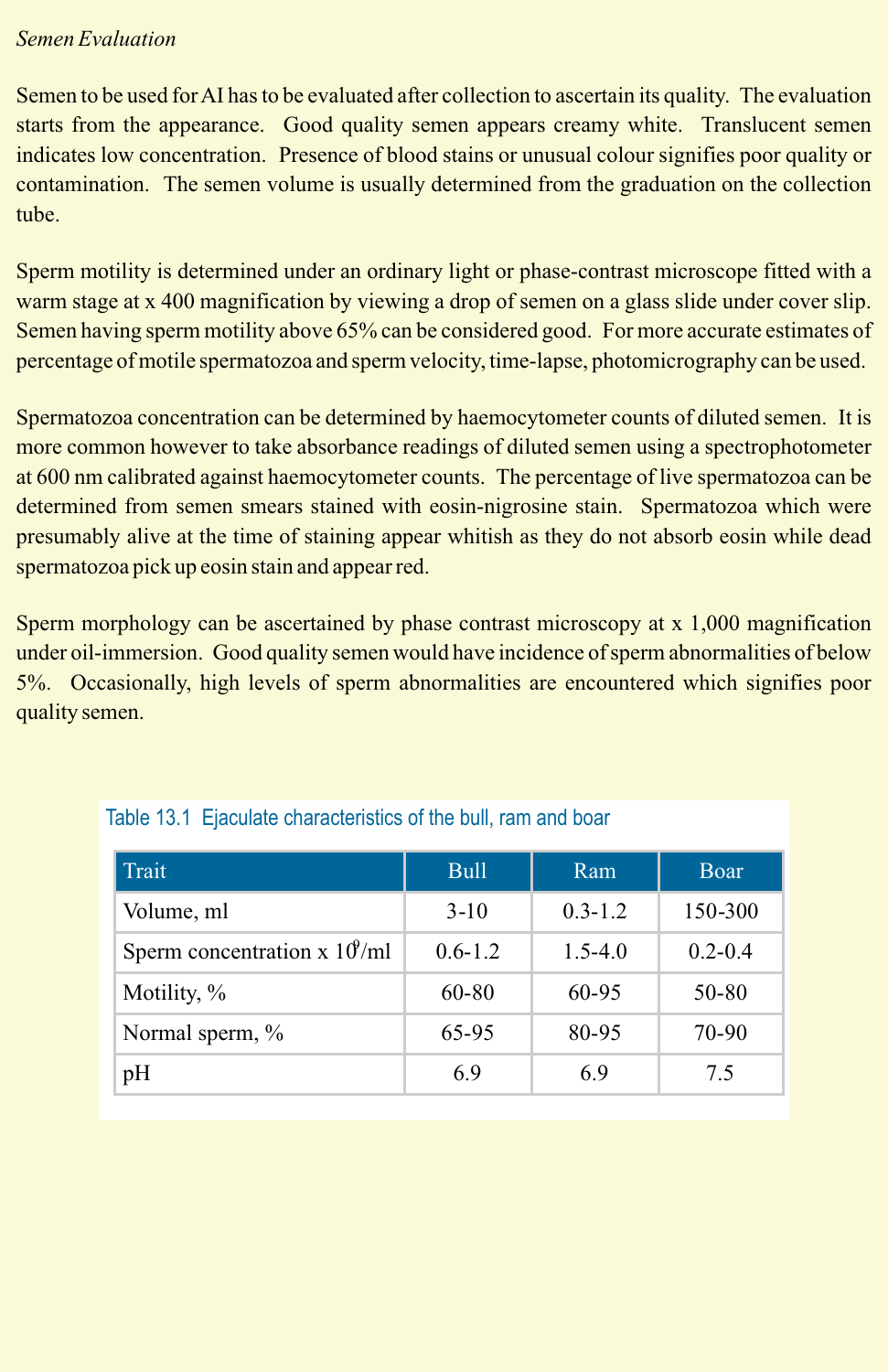## *Principles*

The storage or preservation of semen involves the slowing down of the spermatozoa's metabolic rate. This involves either the cooling down of the cells or chemical inhibition of its metabolism for instance by carbon dioxide gassing to create anaerobic conditions. Preservation also involves the elimination or control of injurious metabolic by-products through the use of an effective buffer, dilution or dialysis. It also involves the supply of an exogenous energy source such as glucose, the maintenance of cell integrity through the use of egg yolk or milk to prevent "cold shock" during cooling, or the use of cryoprotective agents such as glycerol or erythritol to reduce or prevent "freezing injury" during deep frozen storage. Preservation also involves the inhibition of autolysis.

# *Methods*

There are two main methods of liquid storage of semen, namely ambient temperature storage and chilled storage at 5°C. A third method of liquid storage which is less common is flow dialysis. Continuous flow dialysis involves the continuous but slow replacement of the buffer in which a semen-filled dialysis bag is suspended. Discontinuous flow dialysis involves the complete replacement of the dialysis fluid once every 24 hours. Liquid storage of semen is for short periods only, lasting from a few hours to a few days. The spermatozoa lose viability with length of storage.

Long term preservation of semen is by deep frozen storage. Semen samples are diluted appropriately and cooled slowly to  $5^{\circ}$ C before freezing in pellets on dry ice (solid carbon dioxide) or in straws in liquid nitrogen vapour. The frozen semen is then stored in canisters of liquid nitrogen vapour. The frozen semen retains fertility for several years.

## *Semen extenders*

Diluents or extenders are essentially buffers added to semen primarily to increase the volume to obtain more insemination doses for AI from the ejaculate. They also play a significant role in semen preservation. The composition of some diluents is shown in Table 13.2.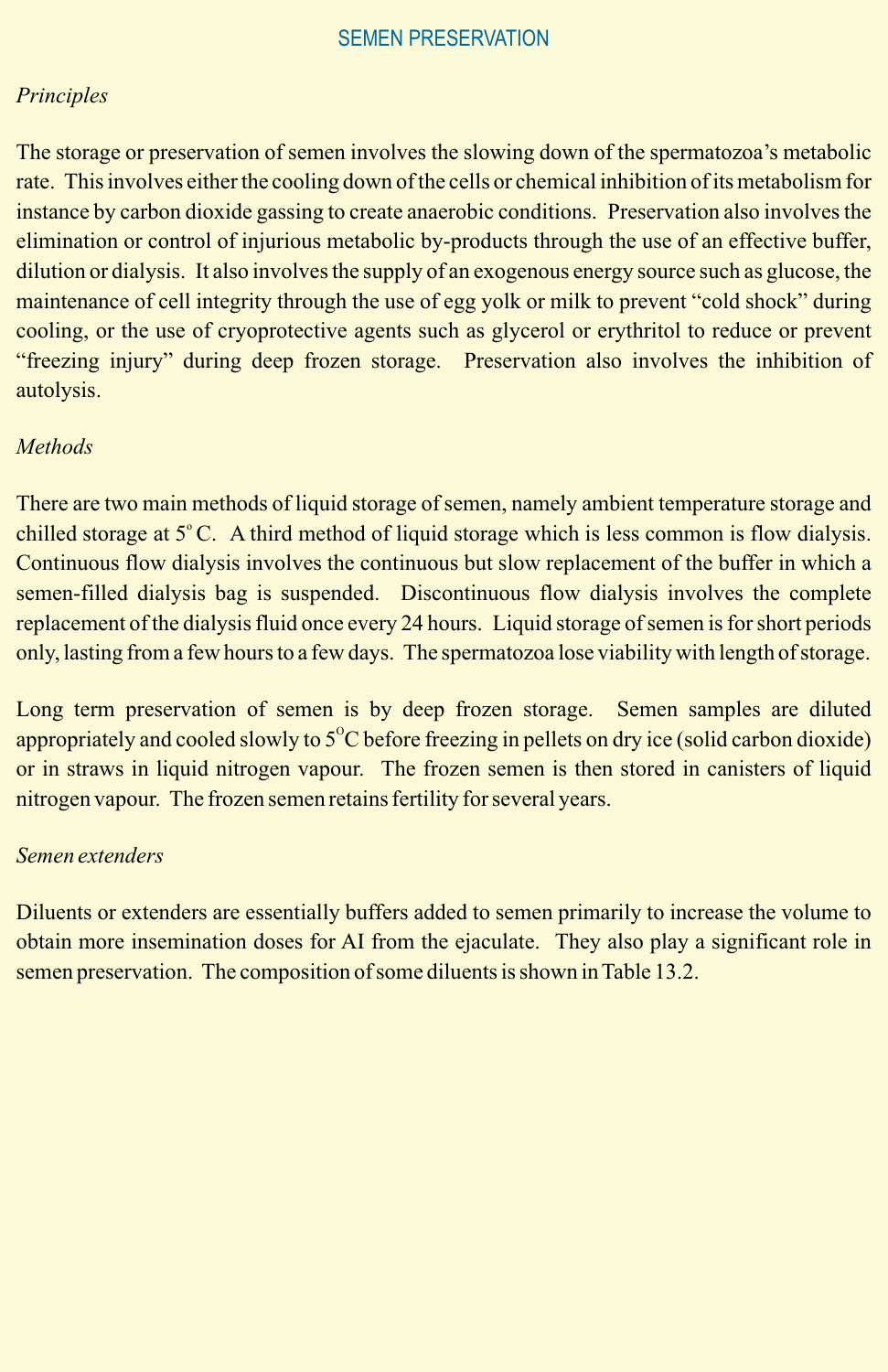|  | Table 13.2 Composition of some diluents |  |  |
|--|-----------------------------------------|--|--|
|--|-----------------------------------------|--|--|

| <b>Components</b>               | <b>Diluents</b>  |                  |           |
|---------------------------------|------------------|------------------|-----------|
|                                 | <b>Tris-yolk</b> | Yolk-<br>citrate | Milk-yolk |
| Tris $*$ , g                    | 3.078            |                  |           |
| Citric acid, g                  | 1.675            |                  |           |
| Tri-sodium citrate, g           |                  | 2.9              |           |
| Fructose, g                     | 1.250            |                  |           |
| $Milk**, ml$                    |                  |                  | 100       |
| Egg yolk, ml                    | 20               | 20               | 20        |
| Sodium penicillin G, IU         | 100,000          | 100,000          | 100,000   |
| Dihydrostreptomycin sulphate, g | 0.1              | 0.1              | 0.1       |
| Distilled water, ml             | To 100           | To 100           |           |

\* 2-Amino -2-(hydroxymethyl) propane -1, 3-diol

\*\* Cow or goat milk, heated to  $92^\circ$ C for 10 minutes

The properties of a good semen extender include the following:

- (a) It must have a suitable osmotic pressure of between 290 mOsm and  $320$  mOsm.
- (b) It should have a pH of 7.0 or slightly higher, as spermatozoa tolerate basic better than acidic conditions.
- (c) It must provide adequate buffering against toxic end-products of cell metabolism.
- (d) It should contain an energy source.
- (e) It must contain antibiotics for bacterial control.
- (f) It should contain substances capable of protecting the spermatozoa against temperature shock.
- (g) It must be free of substances detrimental to fertilization, implantation and embryogenesis.